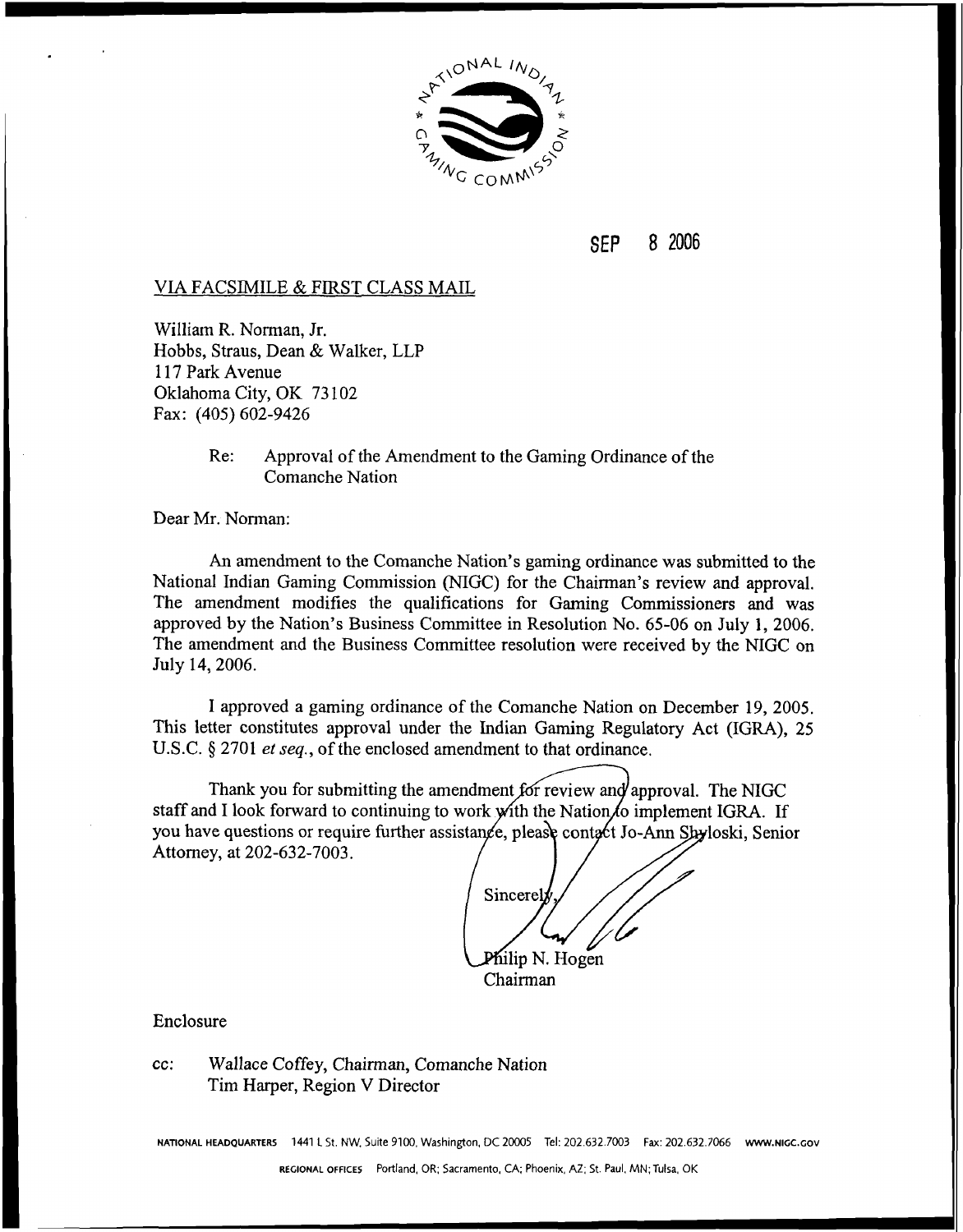

- the Comanche Nation is a federally recognized Indian Tribe with a Constitution approved WHEREAS. by the Secretary of the Interior on January 9, 1967, to safeguard tribal rights, powers, and privileges to improve the economic, moral, educational, and health status of its members: and
- the tradition of sovereignty of the Comanche Nation, since time immemorial long WHEREAS. predates the existence of the Nation, establishes the inherent sovereign powers and rights of the Comanche self-government; and
- said Constitution, Article VI, section 7(j), authorizes the Business Committee to WHEREAS. promulgate and enforce laws to promote the general welfare of the Nation; and
- the Business Committee pursuant to such authority and in consultation with the National WHEREAS. Indian Gaming Commission ("NIGC") enacted a Gaming Ordinance on December 12, 2005, which the NIGC approved on December 16, 2005; and
- the Business Committee pursuant to such authority deems it advisable to amend said WHEREAS, Gaming Ordinance to change the qualifications for the offices of Gaming Commission Chairman, Vice-Chairman, and Commissioner, as the current qualifications unnecessarily limits the pool of qualified candidates for these offices.

THEREFORE BE IT RESOLVED THAT the Business Committee hereby ordains and enacts the attached Amendment to Section 108(e) of the Gaming Ordinance; provided, that such Amendment shall not become effective until approved by the NIGC.

BE IT FURTHER RESOLVED THAT the Business Committee directs the Chairman to obtain approval of said Amendment by the NIGC and to make preparations for its implementation.

BE IT FURTHER RESOLVED THAT immediately upon receipt by the Chairman of written notification from the NIGC approving the aforesaid and attached Amendment, the attached Amendment shall be deemed in full force and effect.

#### **CERTIFICATION**

The foregoing resolution was duly adopted at a Regular Meeting of the Comanche Business Committee held on the 1st day of July, 2006, at the Comanche Tribal Complex, north of Lawton, Oklahoma, by a majority vote of 6 for, 0 against, and 1 abstaining, a quorum being present.

Wallace Coffey Chairman

**ATTESTED** 

Joe Mannee, Secretary-Treasur

COMANCHE NATION P.O. BOX 908 / LAWTON. OK 73502 PHONE: 580-492-4988 TOLL FREE: 1-877-492-4988 FAX: 580-492-3796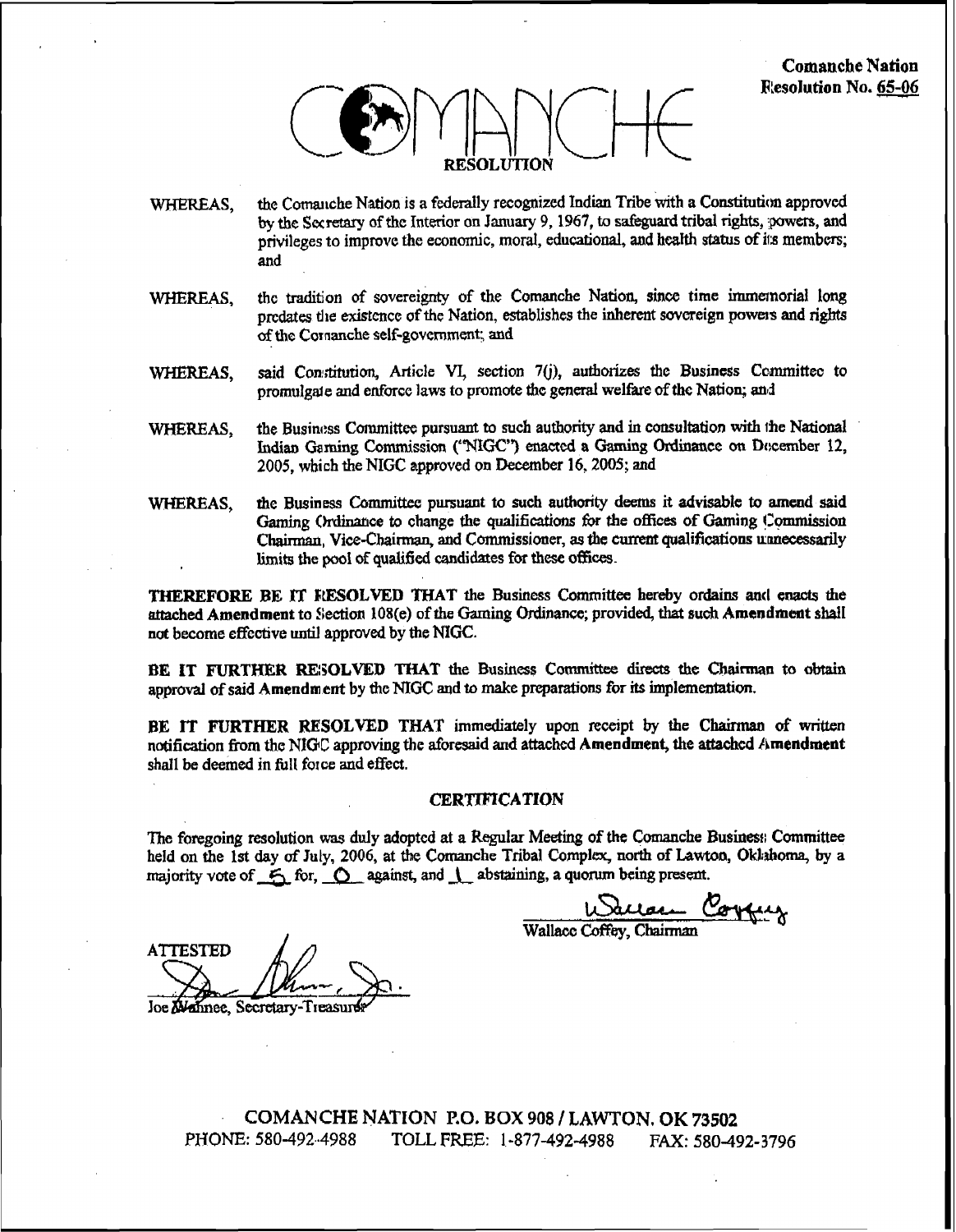# July **1,2006, Amendpent to Section\_l08(e) of the Comanche** Nation **Gaming Ordinance**

**Section 108(e) of the Clomanche Nation Gaming Ordinance, enacted Deccmber 3,2005, and**  approved by the NIGC December 16, 2005, is amended as follows, with striket brough for  $deletions and underline for additions:$ 

**(e) In addition to satisfying the suitability standards set forth for key employees and primary management ofFicials found in Section 207 of this Ordinance, each amdidate for Tribal Gaming (Zommissioner must meet one of the following two requirements:** 

(1) A high school diploma: at least four (4) years' work experience in a highlyregulated industry in the field of business management, compliance, or regulation; **and at lest one of the following** 

**(A) Derrionstrsltcd knowledge of** *Licensina* **reaukments for gaming establishments;** 

Dl. **Demonstrated knawledae of Surveillance** mhents **for mminq**  establis'nments: or

(C) Demonstrated knowledge of Compliance and Audit requirements for gaming **establishments;** 

### **OR**

**[2) A Badlelor's degree in Business** *Administration,* **Management, ,4ccoufftin.g, Marketing, Law, or another relevant field., with a preference given to candidates with** Marketing, Law, or another relevant field., with a preference given to candidates with<br>a relevant-*1*. graduate degree<del>-is preferable</del>; at least (2) Minimum of two (2) years' work experience in a highly-regulated industry in the field of business management, **compliance or regulation; and at least onc of the following:** 

**(A) Derrtonstrated knowledge of Licensing requirements for gaming establishments;** 

**(B) Derr~onstmted knowledge of Surveillance requirements for gaming establis bments; or** 

**(C) Den~onstrated knowledge of Compliance and Audit requirements for gaming establishments.**